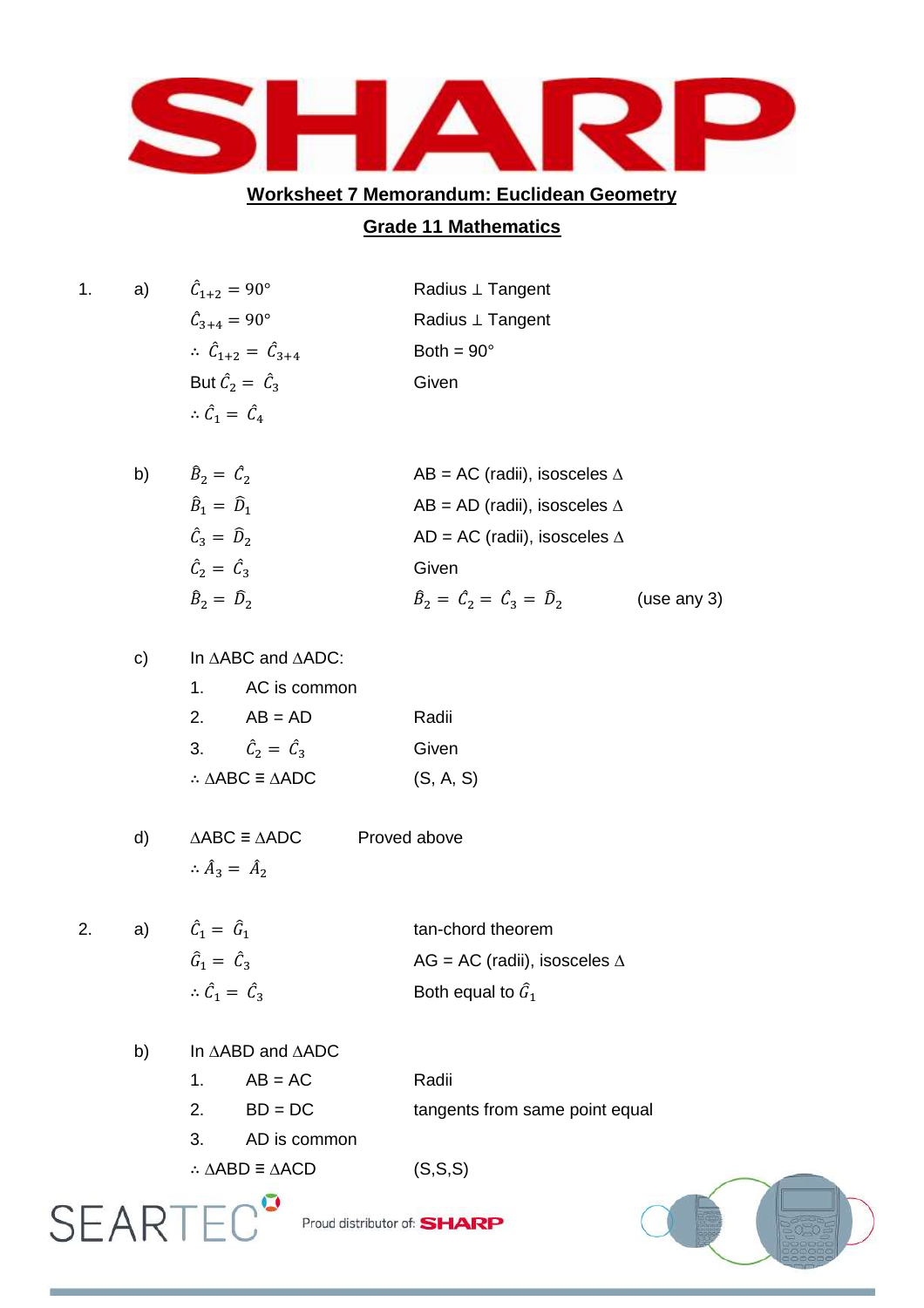c) In ∆ABF and ∆AFC

| $\mathbf{1}$ .                     | $AB = AC$                                       | Radii                                                          |
|------------------------------------|-------------------------------------------------|----------------------------------------------------------------|
|                                    | 2. AF is common                                 |                                                                |
|                                    | 3. $\hat{A}_3 = \hat{A}_2$                      | $\triangle ABD \equiv \triangle ADC$                           |
|                                    | $\therefore \triangle ABD \equiv \triangle ACD$ | (S, A, S)                                                      |
| $\hat{B}_1 = \hat{F}_1$            |                                                 | AB = AF (radii), isosceles $\Delta$                            |
| $\hat{F}_2 = \hat{C}_2$            |                                                 | AF = AC (radii), isosceles $\Delta$                            |
| But $\hat{B}_1 = \hat{C}_2$        |                                                 | Proved above - $\therefore \triangle ABD \equiv \triangle ACD$ |
| $\therefore \hat{B}_1 = \hat{F}_2$ |                                                 | Both equal to $\hat{C}_2$                                      |

d) 
$$
\hat{A}_2 = 2\hat{G}_1
$$
 tan-chord theorem OR ext  $\angle$ s of a  $\triangle$   
But  $\hat{G}_1 = \hat{C}_3$  AG = AC (radii), isosceles  $\triangle$  and  $A_2 = 2G_1$   
 $\therefore \hat{A}_2 = 2\hat{C}_3$ 

tan-chord theorem

e)  $\hat{C}_{1+2} = 90^{\circ}$ tan ⊥ radius

$$
3. \qquad \qquad
$$

a) 
$$
\hat{B}_1 = \hat{D} = x
$$
  
 $\hat{A}_1 = 2\hat{D} = 2$ 

 $\hat{C}_1 = \hat{B}_2$ 

 $\hat{A}_1 = 2x$ 

b)

**SEARTE** 

$$
_1 = 2\widehat{D} =
$$

2x 
$$
\angle
$$
 at centre = 2 $\angle$  at circumference  
AC = AB (radii), isosceles  $\triangle$   
proven in question a above.

 $\hat{A}_1 + \hat{C}_1 + \hat{B}_2 = 180^\circ$  Sum of angles in triangle = 180°  $\therefore$  2x + 2 $\hat{C}_1$  $\therefore$  2 $\hat{C}_1$  $\therefore$   $\hat{C}_1$ 

c) 
$$
\hat{B}_2 = 90 - x
$$
  $\hat{B}_2 = \hat{C}_1$   
\n $\hat{B}_1 + \hat{B}_2 = x + 90 - x$   
\n $\therefore \hat{B}_{1+2} = 90$ 

d)  $\hat{B}_{1+2} = 90$  Proved in question c above.  $\therefore$  line through centre of circle that makes 90° = diameter

4. a)  $\hat{G}_1 = \hat{D}_2$  ̂ ∠s in same seg  $\widehat{D}_2 = \widehat{E}_1$ AD = AE (radii), isosceles  $\Delta$  $\therefore \hat{G}_1 = \hat{E}$ Both equal to  $\widehat{D}_2$ 



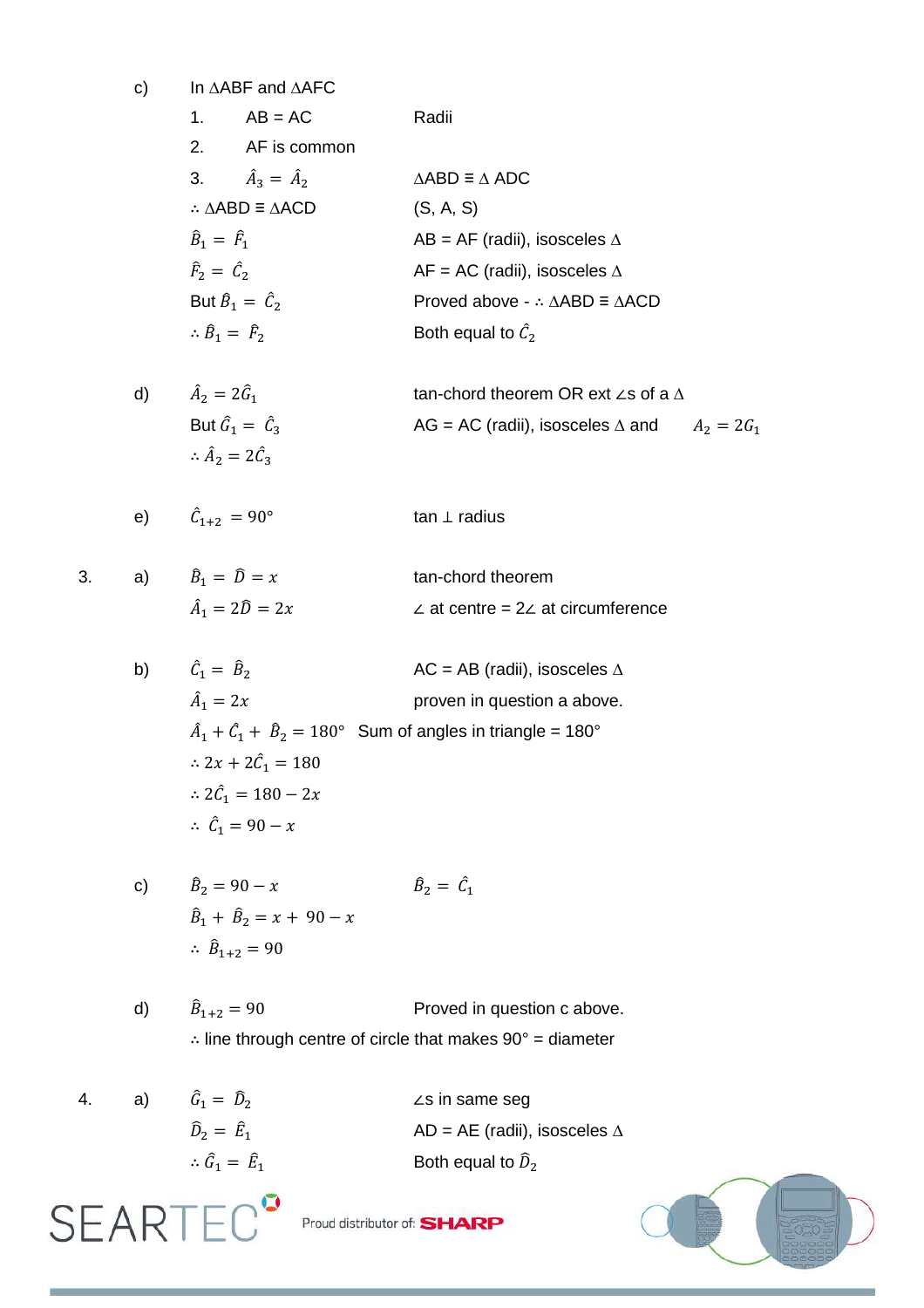| b) | $AE = AD$            | radii                          |
|----|----------------------|--------------------------------|
|    | $DC = EC$            | tangents from same point equal |
|    | $\hat{E}_{1+2} = 90$ | radius $\perp$ tangent         |
|    | $\hat{D}_{2+3} = 90$ | radius $\perp$ tangent         |

In ∆AEF and ∆AFD

| $1 \quad$                  | $AD = AE$                                       | radii                                                                          |
|----------------------------|-------------------------------------------------|--------------------------------------------------------------------------------|
| 2.                         | AF is common                                    |                                                                                |
|                            | 3. $\hat{D}_2 = \hat{E}_1$                      | AD = AE, isosceles $\Delta$                                                    |
|                            | $\therefore \triangle AEF \equiv \triangle AFD$ |                                                                                |
| $\therefore$ AF $\perp$ DE |                                                 | $DF = FE$ (proven, $\triangle AEF \equiv \triangle AFD$ ), line from centre to |
|                            |                                                 | midpoint $\perp$                                                               |

∴ Diagonals bisect at 90° AECD is a square

c) 
$$
\hat{G}_1 = \hat{E}_1
$$
 Both equal to  $\hat{D}_2$   
\n $\therefore$  GH  $\parallel$  ED Alt  $\angle$ s are equal

d)  $\hat{A}_{3+4} = 90^{\circ}$  AECD is a square – proved question b above. AH = AD radii AG = AE radii

 $\therefore$  Diagonals bisect at 90° and  $\therefore$  GHED is a square.

| e). | In $\triangle CEF$ and $\triangle CDF$ |                                                 |                                                             |
|-----|----------------------------------------|-------------------------------------------------|-------------------------------------------------------------|
|     |                                        | 1. $\text{EC} = \text{DC}$                      | tangents from same point equal                              |
|     |                                        | 2. FC is common                                 |                                                             |
|     |                                        | $3.$ DF = FE                                    | $\triangle AEF \equiv \triangle AFD$ (proven in question b) |
|     |                                        | $\therefore \triangle CEF \equiv \triangle CDF$ |                                                             |

5. a)  $\hat{E}_{1+2} = \hat{C}$ ∠s in same seg

| b) | $AG \perp DE$                      | GD = GE (given), $\therefore$ line from centre to midpoint $\perp$   |
|----|------------------------------------|----------------------------------------------------------------------|
|    | $\therefore \hat{G}_4 = 90^\circ$  |                                                                      |
|    | $AF \perp CB$                      | $CF = FB$ (given), $\therefore$ line from centre to midpoint $\perp$ |
|    | $\therefore \hat{F}_2 = 90^\circ$  |                                                                      |
|    | $\therefore \hat{G}_4 = \hat{F}_2$ | Both equal to 90°                                                    |
|    | $\therefore$ CEFG is a cyclic quad | $\angle$ s in alt segments =                                         |
|    |                                    |                                                                      |

 $SEARTEC$ <sup> $\bullet$ </sup> Proud distributor of: SHARP

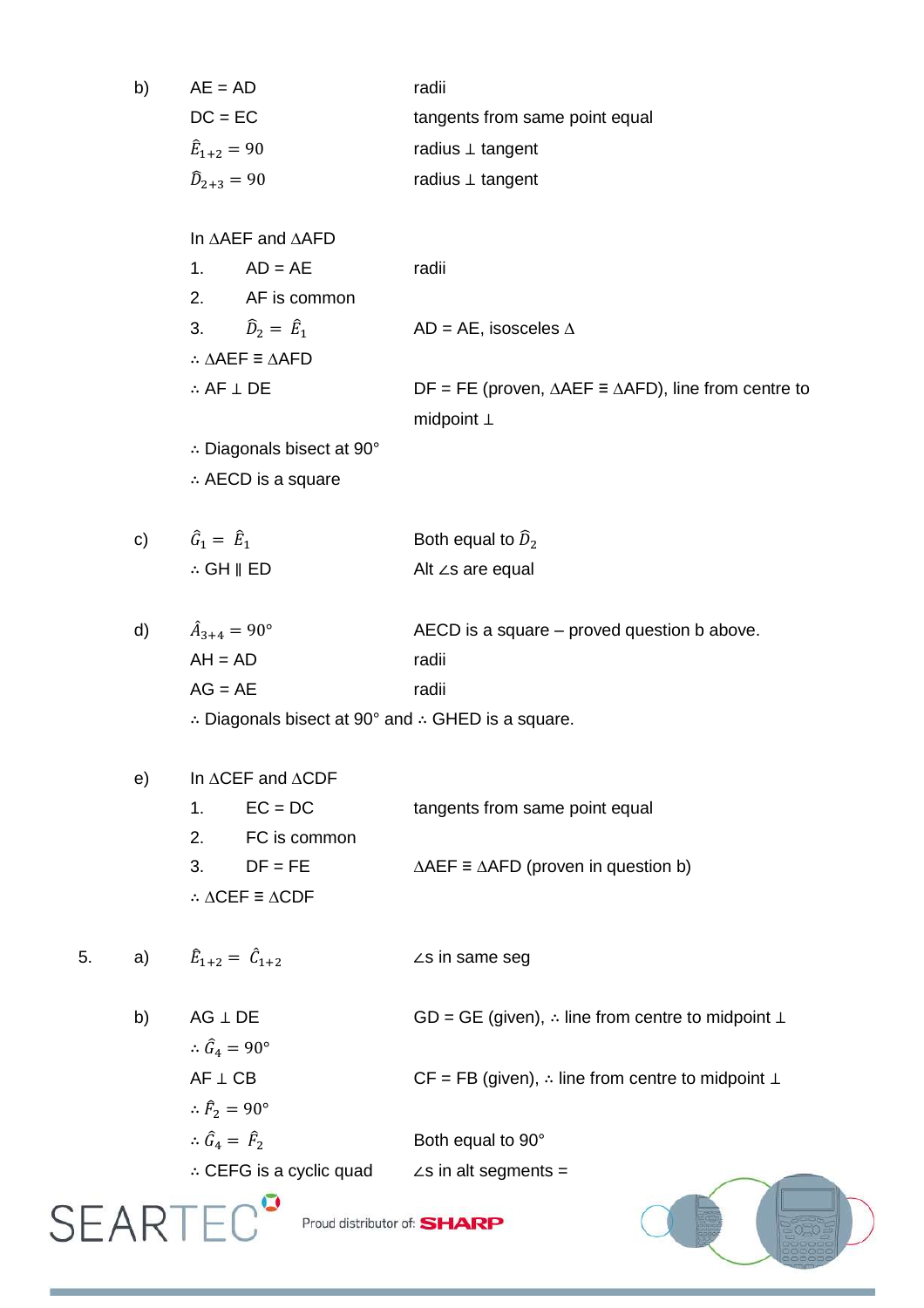c) 
$$
\hat{E}_{1+2} = \hat{G}_4
$$
 Both equal to 90°  
\n $\therefore$  EB || AC  
\nAlt  $\angle$ s equal

d)  $\hat{B}_1 = \hat{C}$  EB ∥ AC, alt ∠  $\therefore \hat{B}_1 = \hat{B}$  $\frac{1}{2}$  Both equal to  $\hat{C}_1$ 

e) 
$$
\hat{B}_{1+2} = \hat{E}_1
$$
 AB = AE (radii), isosceles  $\triangle$   
\n $\hat{E}_{1+2} = 90^\circ$  proved above  
\nBut  $\hat{E}_2 = \hat{B}_2$  Both equal to  $\hat{C}_1$  ( $\angle$ s in alt segments – proved above)  
\nAnd  $\hat{B}_1 = \hat{B}_2$  Proved above  
\n $\therefore \hat{E}_1 = 90 - \hat{E}_2$   
\n $\hat{B}_1 + \hat{B}_2 = 90 - \hat{E}_2$   
\n $\therefore \hat{B}_1 + \hat{B}_2 + \hat{E}_2 = 90$   
\n $\therefore \hat{B}_2 + \hat{B}_2 + \hat{B}_2 = 90 \hat{B}_1 = \hat{B}_2 = \hat{E}_2$   
\n $\therefore 3\hat{B}_2 = 90^\circ$   
\n $\therefore \hat{B}_2 = 30^\circ$ 

$$
\hat{B}_{1+2} = \hat{E}_1 = 60 \qquad \hat{B}_2 = 30^\circ
$$
\n
$$
\therefore \hat{A}_1 = 180 - 60 - 60 = 60 \text{ sum of } \angle \text{s in a } \Delta = 180
$$
\n
$$
\hat{D}_2 = \hat{B}_1 \qquad \qquad \angle \text{s in alt segments}
$$
\n
$$
\hat{E}_2 = \hat{D}_1 \qquad \qquad \text{AE} = \text{AD (radii), isosceles } \Delta
$$
\n
$$
\hat{E}_2 = \hat{B}_2 = \hat{B}_1 \qquad \qquad \text{Proved above}
$$
\n
$$
\therefore \hat{D}_{1+2} = 60^\circ
$$
\n
$$
\therefore \hat{A}_3 = 180 - 60 - 60 \qquad \qquad \text{sum of } \angle \text{s in a } \Delta = 180
$$
\n
$$
\hat{A}_1 + \hat{A}_2 + \hat{A}_3 = 180 \qquad \qquad \angle \text{s on a straight line}
$$
\n
$$
\therefore \hat{A}_2 = 180 - 60 - 60
$$
\n
$$
\therefore \hat{A}_2 = 60^\circ
$$

 $f$ 

6. a) 
$$
\hat{D}_1 = \hat{D}_{2+3} = 90^\circ
$$
 radius  $\perp$  tangent  
\n $\hat{C}_{4+5} = \hat{C}_{2+3} = \hat{C}_1 = 90^\circ$  radius  $\perp$  tangent  
\n $\hat{F}_{1+2+3} = 90^\circ$   $\perp$  at centre = twice  $\perp$  at circumference (BD is a straight line)